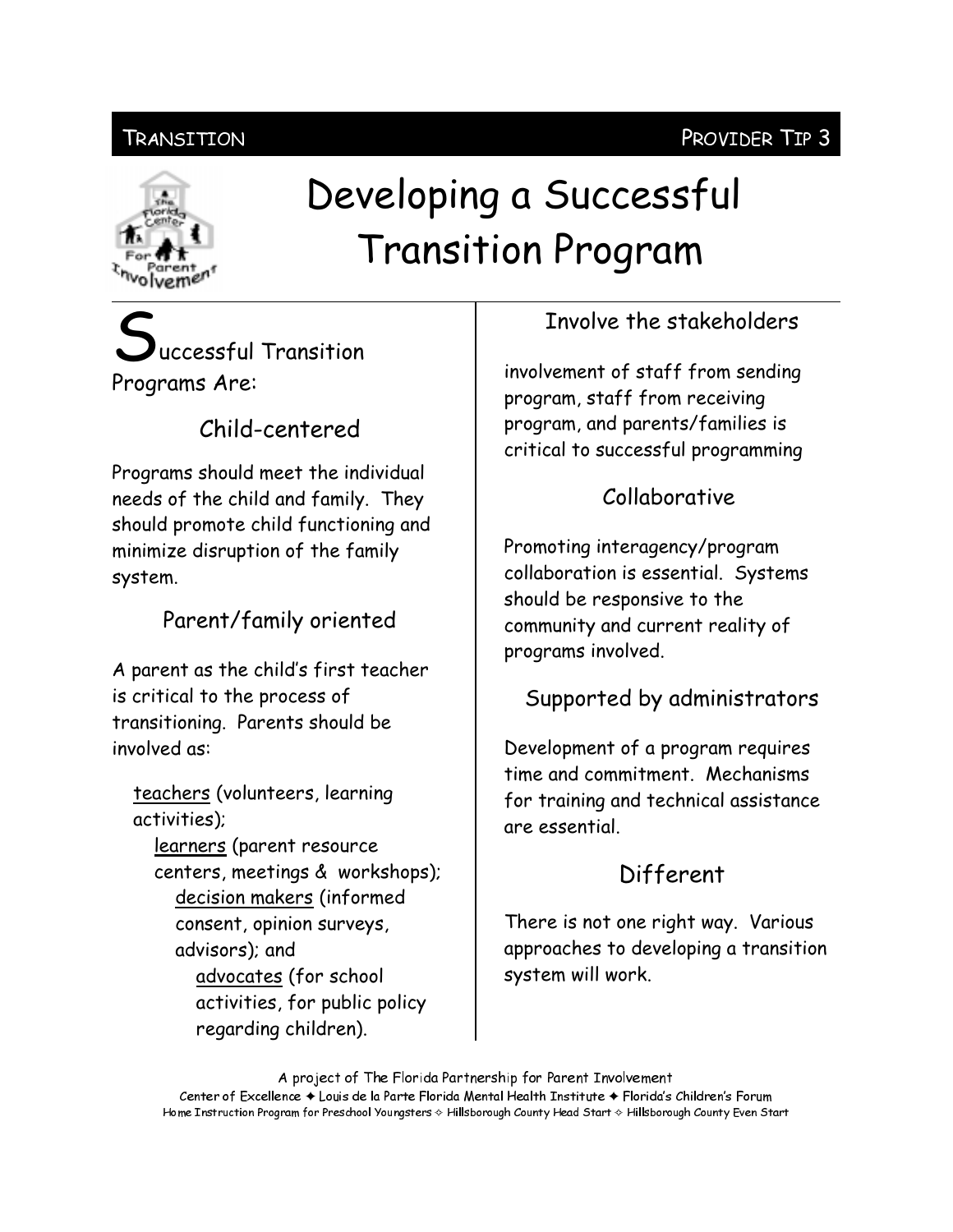#### 2 TRANSITION

#### PROVIDER TIP 3

| ctivities found in successful<br>programs include:                                                         | Summer activity booklets      |
|------------------------------------------------------------------------------------------------------------|-------------------------------|
| <b>Parent Group Meeting/Training</b><br>Sessions                                                           |                               |
| Field Trips to school sites for<br>children, staff and parents                                             |                               |
| Cross-training between early<br>childhood center and kindergarten<br>staff                                 |                               |
| Articulationn agreements with schools                                                                      |                               |
| Cross-transference of information<br>(with parental permission)                                            |                               |
| Advocacy and follow-up with parents                                                                        |                               |
| Distribute a resource booklet which<br>identfies and describes local<br>preschool and elementary programs. |                               |
| Survey family transition needs                                                                             |                               |
| Identify potential placements, special<br>services, and transportation needs                               | For more information contact: |
| Encourage parent volunteer efforts                                                                         |                               |
| Establish alumni parent support<br>groups                                                                  |                               |

A project of The Florida Partnership for Parent Involvement Center of Excellence + Louis de la Parte Florida Mental Health Institute + Florida's Children's Forum Home Instruction Program for Preschool Youngsters & Hillsborough County Head Start & Hillsborough County Even Start